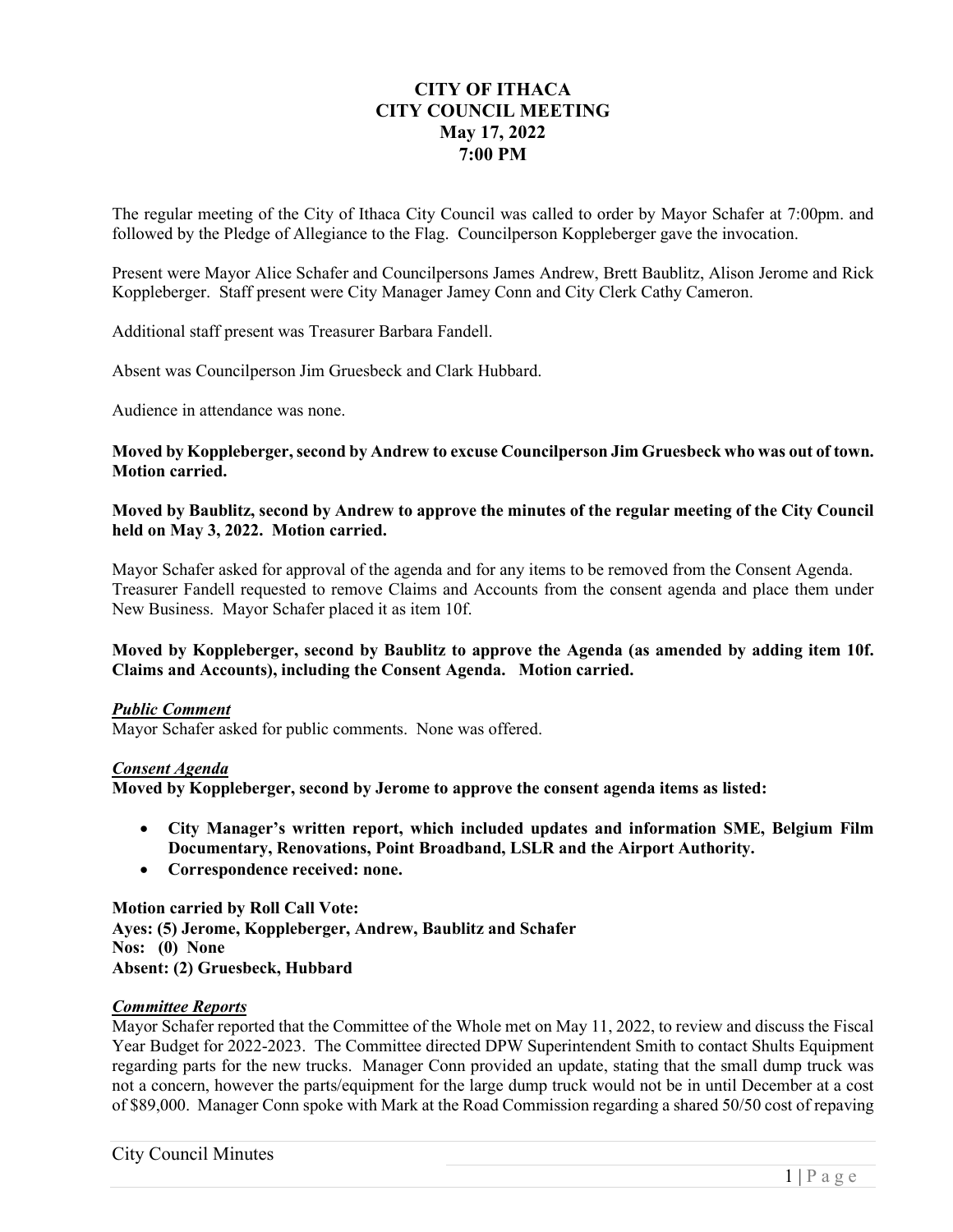Catherine Street and he will take it to their next board meeting. The new sewer truck has been delivered. The Committee discussed the Union Street project, possibility of a new lagoon cell or aeration, and water projects.

# *City Manager Comments*

Manager Conn reported that SME will be here May 24-26 to drill the landfill. Manager Conn shared that an acclaimed Belgian journalist will be tracking the historical path of his family, creating a documentary of their journey to Michigan in 1920. Manager Conn provided an update on the progress of the renovations to City Hall and the Community Center. A meeting was held with Point Broadband regarding their project of installing fiber access throughout the city. Manager Conn reported on the bid opening for the LSLR commercial and residential projects. The residential bids were around \$4 million, with the commercial downtown district around \$500,000. Discussion was held. Sean Beckman with Rowe is compiling the information for a recommendation. Manager Conn reported that he attended the Airport Authority meeting.

# *Unfinished Business*

There was none

# *New Business*

Mayor Schafer stated it was time for the public hearing on the 2022-2023 fiscal year budget.

#### **Moved by Baublitz, second by Andrew to enter into a public hearing to take comments on the proposed 2022-2023 Fiscal Year Budget. Motion carried. Mayor Schafer opened the public hearing at 7:20pm.**

Treasurer Fandell reviewed the budgetary highlights (attached). Projects and other items still pending are the expenses for the Great Plan, DPW staff safety and equipment training, Woodland Park roadway paving, water tower painting, infiltration of the storm water and lagoon aeriation, scraper truck equipment from Shults Equipment, and the Union Street project. The renovations to City Hall and the Community Center will begin in June. These project expenses will remain in the current year's budget and amendments will be made to both budgets when we see what is incurred prior to fiscal year end.

Treasurer Fandell noted that this Hearing also serves to take comment on the property tax millage rates and the potential Truth and Taxation rollback. She reviewed the millage rates and the impacts of the Headlee Rollback and Truth and Taxation.

Manager Conn reported that GESA will have a Fire Millage on the ballot this fall. This would be in addition to the Emergency Services Millage. The city's Emergency Service millage helps to offset the expenditures of the police, fire and first-responder services.

A review of the water and sewer rates was presented with a proposed 5% increase to water rates and 6% increase to sewer rates for the 2022-2023 fiscal year. Miscellaneous water and sewer service fees were also presented and reviewed. The rates support the recent billing structure adopted April 5, 2022 which changed to a Base/Ready-to-Serve charge plus a per gallon usage rate. Discussion was held on charging intergovernmental entities for water usage.

Mayor Schafer asked for additional comments. None were offered.

# **Moved by Andrew, second by Jerome to close the public hearing. Motion carried. Mayor Schafer closed the hearing at 7:42pm.**

Mayor Schafer presented the 2022-2028 Capital Improvement Plan. The Planning Commission had reviewed it and recommended approval by the City Council.